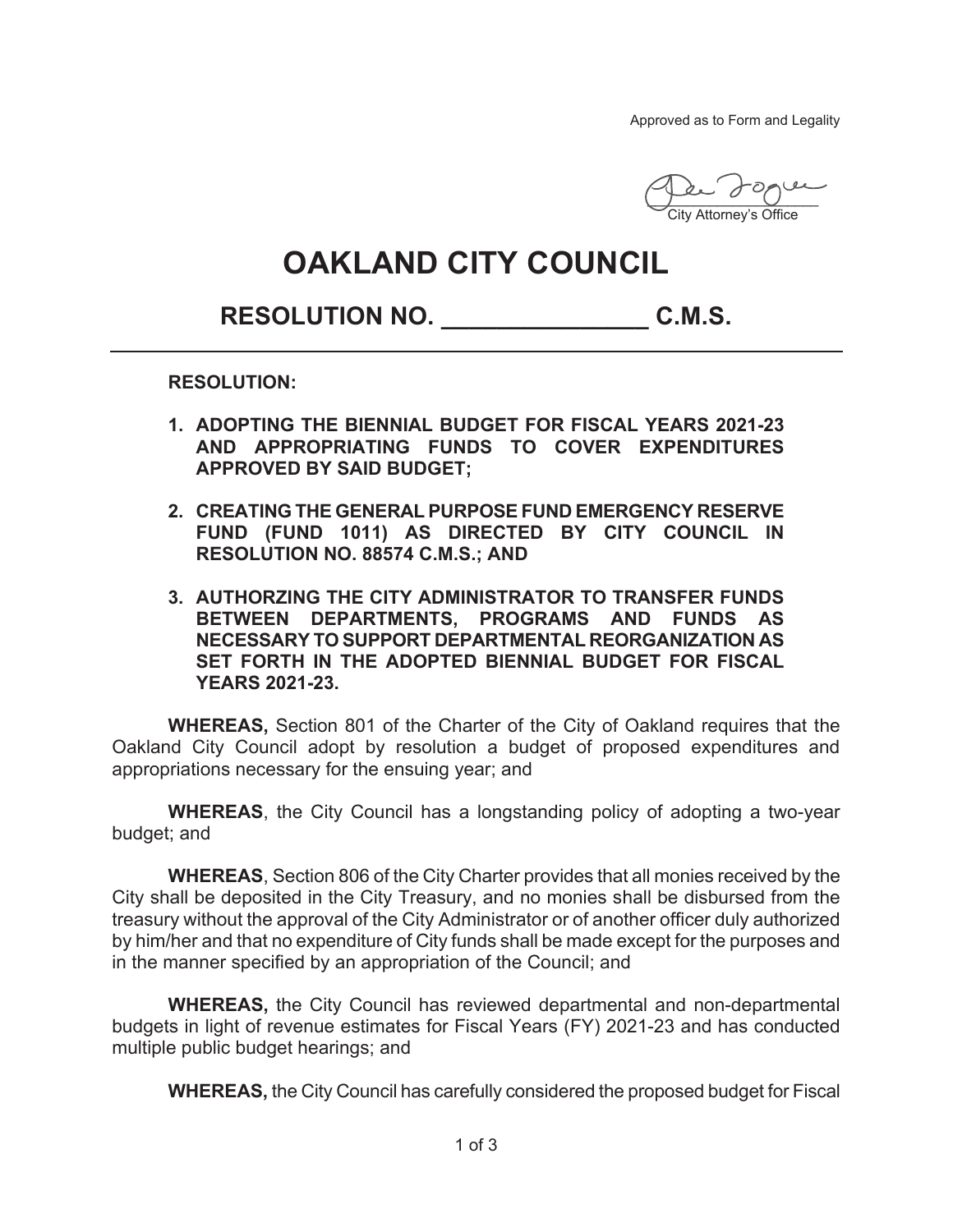Years 2021-23 as set forth in the FY 2021-23 Proposed Policy Budget document; and

**WHEREAS,** the City Council has agreed on modifications to the proposed budget as shown in **Exhibit 1, FY 2021-23 Proposed Biennial Budget Errata 1**, **Exhibit 2, FY 2021- 23, Council Amendments**, and **Exhibit 3, Council Budget Policy Directives**, which together with the proposed budget constitute the Fiscal Years 2021-23 Adopted Policy Budget; now therefore be it

**RESOLVED:** That the City Council hereby adopts the proposed budget as modified by **Exhibit 1**, **Exhibit 2**, and **Exhibit 3** as the City of Oakland Adopted Policy Budget for Fiscal Years 2021-23; and be it

**FURTHER RESOLVED:** That the City Administrator is authorized to expend City funds in accordance with the laws of the State of California and the City of Oakland, and the City of Oakland FY 2021-23 Adopted Policy Budget attached hereto; and be it

**FURTHER RESOLVED:** That the City Administrator may transfer operating appropriations between activity programs during the fiscal year provided that such funds remain within the departments in which the funds were approved by City Council; and be it

**FURTHER RESOLVED**: That the City Administrator may transfer capital appropriations between the Capital Improvement Program and operating departments to the extent that such transfers are necessary to fund capital-related activities of the operating departments; and be it

**FURTHER RESOLVED**: That the City Administrator may transfer operating appropriations and positions between the Department of Finance and the Department of Transportation, the City Administrator's Office and the Department of Economic and Workforce Development, the Oakland Police Department and the Department of Transportation, the City Administrator's Office and the Department of Animal Services, the City Administrator's Office and the Department of Human Services during Fiscal Years 2021-23 to facilitate the establishment and operations of those organizational units; and be it

**FURTHER RESOLVED**: That the City Administrator is hereby authorized to periodically transfer funds between Departments and completed projects as needed in order to clean-up negative budget balances within the same Fund; and be it

**FURTHER RESOLVED**: That the City Administrator may periodically transfer unexpended funds from the Unclaimed Cash Fund (Fund 7440) to the General Purpose Fund (Fund 1010); and be it

**FURTHER RESOLVED**: That the City Administrator is hereby authorized and directed to calculate all required set-asides and make appropriate adjustments, based on the final adopted budget amendments, as legally required, such as Kid's First!, the Vital Services Stabilization Fund and the 7.5 percent Emergency Reserve; and be it